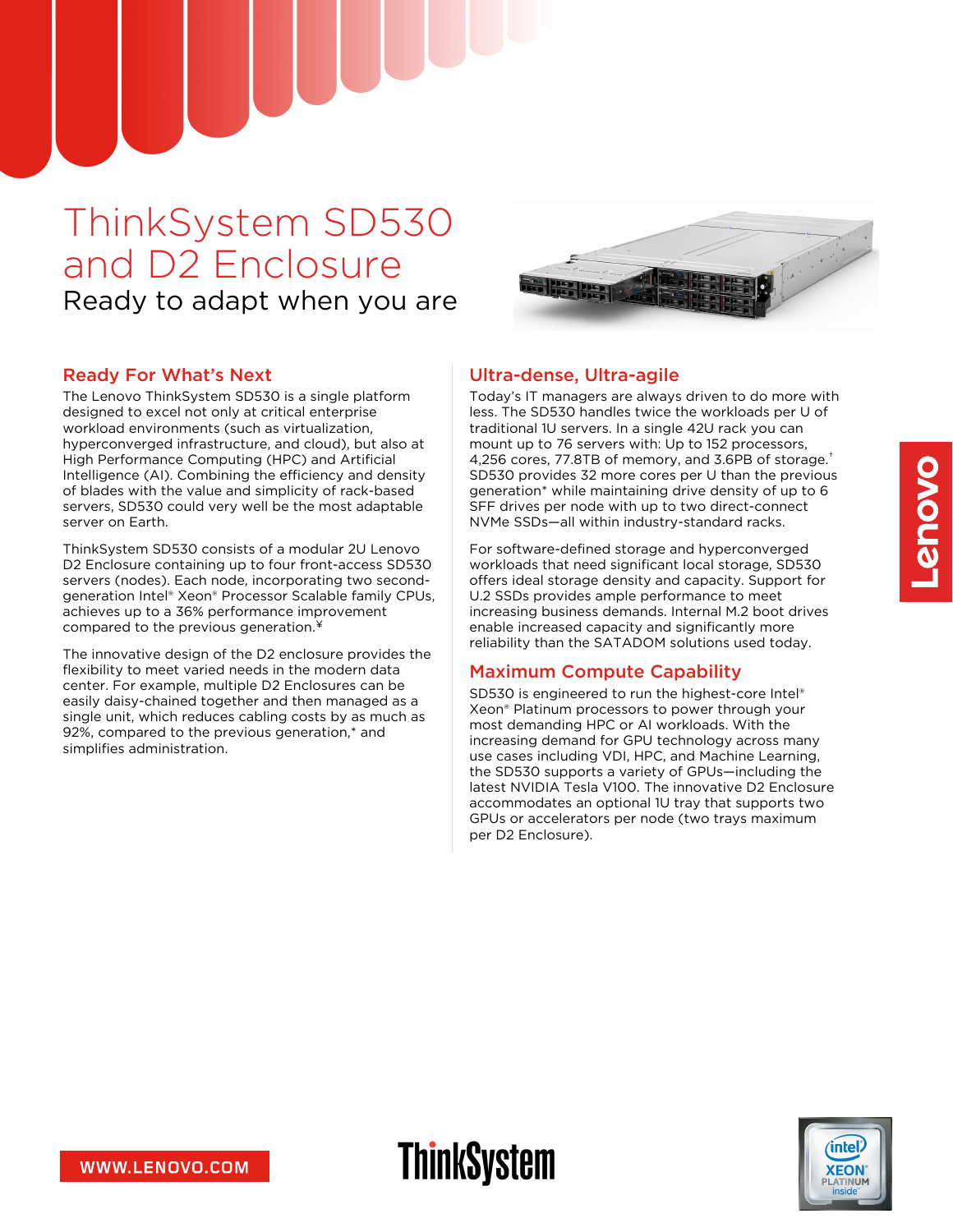Additional memory and storage technology enhancements provide exceptional performance and flexibility in any environment:

- 50% increase in memory channels and capacity, with an 11% increase in memory speed vs. the prior generation 2U/4-node platform\*
- Twice the SAS bandwidth of the previous generation, with support for 12Gb SAS
- Twice the storage capacity of the prior platform\* for hyperconverged environments



The SD530 delivers the density of blades with the economics of rack systems.

### Transformative Agility

By utilizing a single platform designed to excel at both enterprise and HPC workloads, ThinkSystem SD530 was engineered for flexibility and enables you to reduce qualification and test times and increase your flexibility by using common components and management.

This is accomplished through the revolutionary design of the D2 Enclosure. The front of the unit holds up to four nodes that are "warm-swappable" to maximize uptime. Individual nodes can be removed without powering down the remaining three nodes. Each SD530 node contains processors, memory, and up to six 2.5" storage devices.

The rear of the D2 Enclosure contains a "shuttle" with power supplies, fans, adapter slots, and networking and management ports. By disaggregating the adapter slots and NICs (both LOM and PCIe) from the nodes, the unique shuttle designs provide maximum I/O flexibility.

The enclosure supports either of two shuttles:

- The x16 Simple-Swap PCIe Shuttle, with four PCIe x16 low-profile adapter slots (one per node)—maximizing I/O performance
- The x8 PCIe Shuttle, with eight PCIe x8 low-profile adapter slots (two per node)—maximizing the number of adapter slots

Both shuttles support 10Gb Base-T, 10Gb SFP+, or no-LOM options, enabling you to install only the LOM/NICs you need for the best networking options within your budget. The shuttles support a wide array of high-speed interconnect fabrics, including OmniPath and InfiniBand for HPC/AI environments, as well as a full range of Ethernet and Fibre Channel cards for more traditional enterprise and cloud environments.

### Modular Daisy Chain Management

Besides the D2 enclosure, Lenovo also provides a modular enclosure for daisy chain management. The modular enclosure provides lower ToR ports cost, lower cable costs, and less rack complexities.



The revolutionary design of rear shuttles used with the D2 Enclosure provides maximum I/O flexibility for the SD530 ultra-dense platform.

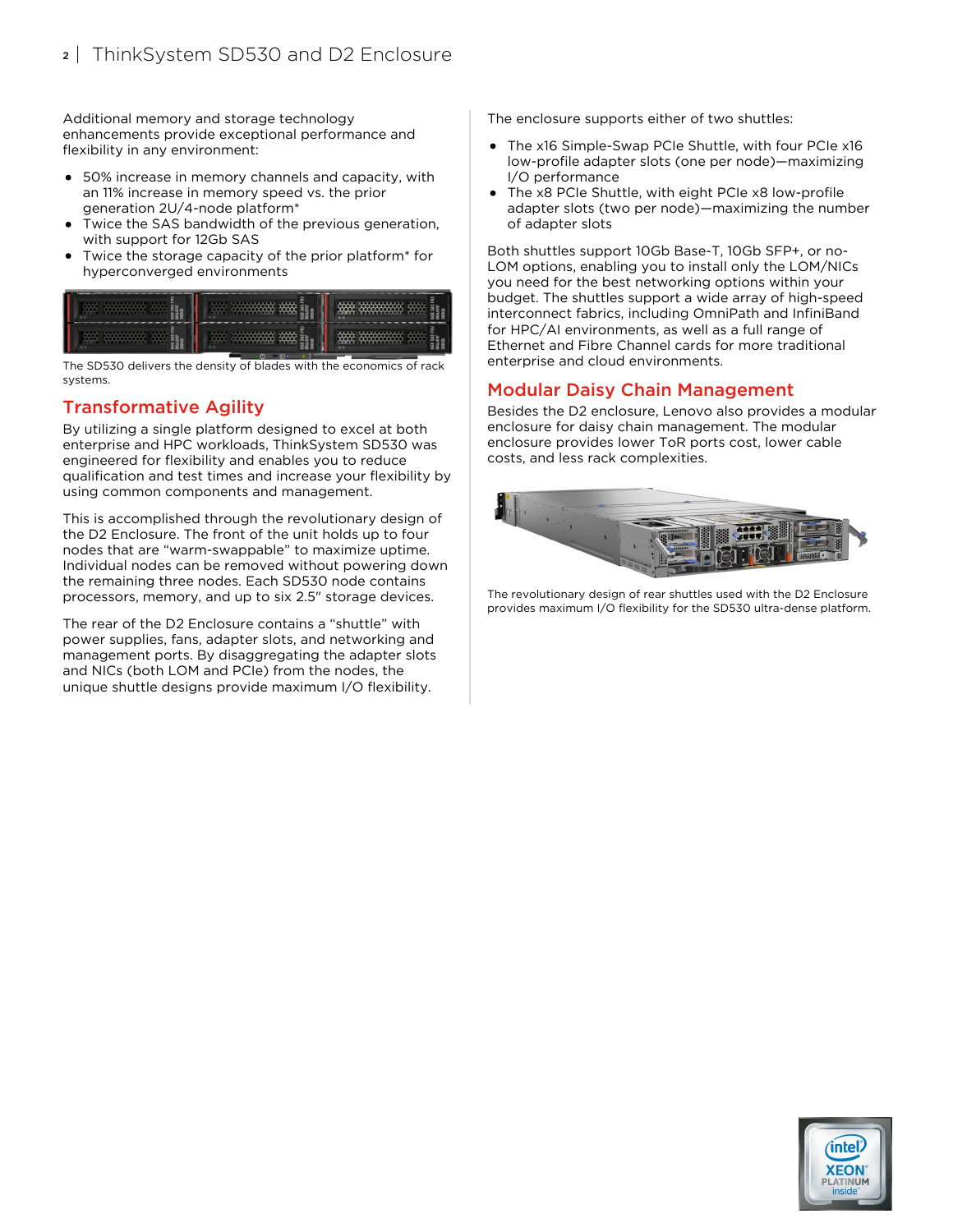### Easily Managed

Lenovo XClarity Controller is an all-new hardware embedded management engine common in every ThinkSystem server. XClarity Controller features an uncluttered graphical user interface, industry standard Redfish-compliant REST APIs, and enables booting in half the time of prior generation servers, with up to 6x faster firmware updates.

The D2 shuttle contains a Scalable Management Module (SMM) that controls the fans and power as well as combines the XClarity Controller of each node into a single port. The optional dual-port SMM allows daisy chaining of enclosures reducing cabling cost and complexity by as much as 92%, compared to the previous generation.\*\*

Lenovo XClarity Administrator is a virtualized application that centrally manages ThinkSystem servers, storage, and networking. Via reusable patterns and policies, it ramps up and scales infrastructure provisioning and maintenance. It serves as a central integration point to extend your data center management processes to physical IT. Running XClarity Integrators in external IT applications, or integrating through REST APIs, helps you further speed services provisioning, streamline IT management, and contain costs.

Lenovo servers continue to be the industry's #1 most reliable §.

#### Lenovo Services and Security

Supporting the full life cycle of your investment, Lenovo Services are the perfect complement to Lenovo's worldclass enterprise products: Lenovo ThinkSystem servers, storage and networking offerings.

As the trusted services provider for thousands of companies around the world, Lenovo has the expertise and experience to help with everything from solutions architecture to implementation, integration, and migration, to proactive management services.

Lenovo Services guarantee you a superior service experience, and are delivered through Lenovo service professionals and the network of Lenovo Authorized Service Providers.

#### About Lenovo

Lenovo (HKSE: 992) (ADR: LNVGY) is a US\$45 billion Fortune 500 company and a global technology leader in driving Intelligent Transformation. Lenovo's data center solutions (ThinkSystem, ThinkAgile) are creating the capacity and computing power that are changing business and society.